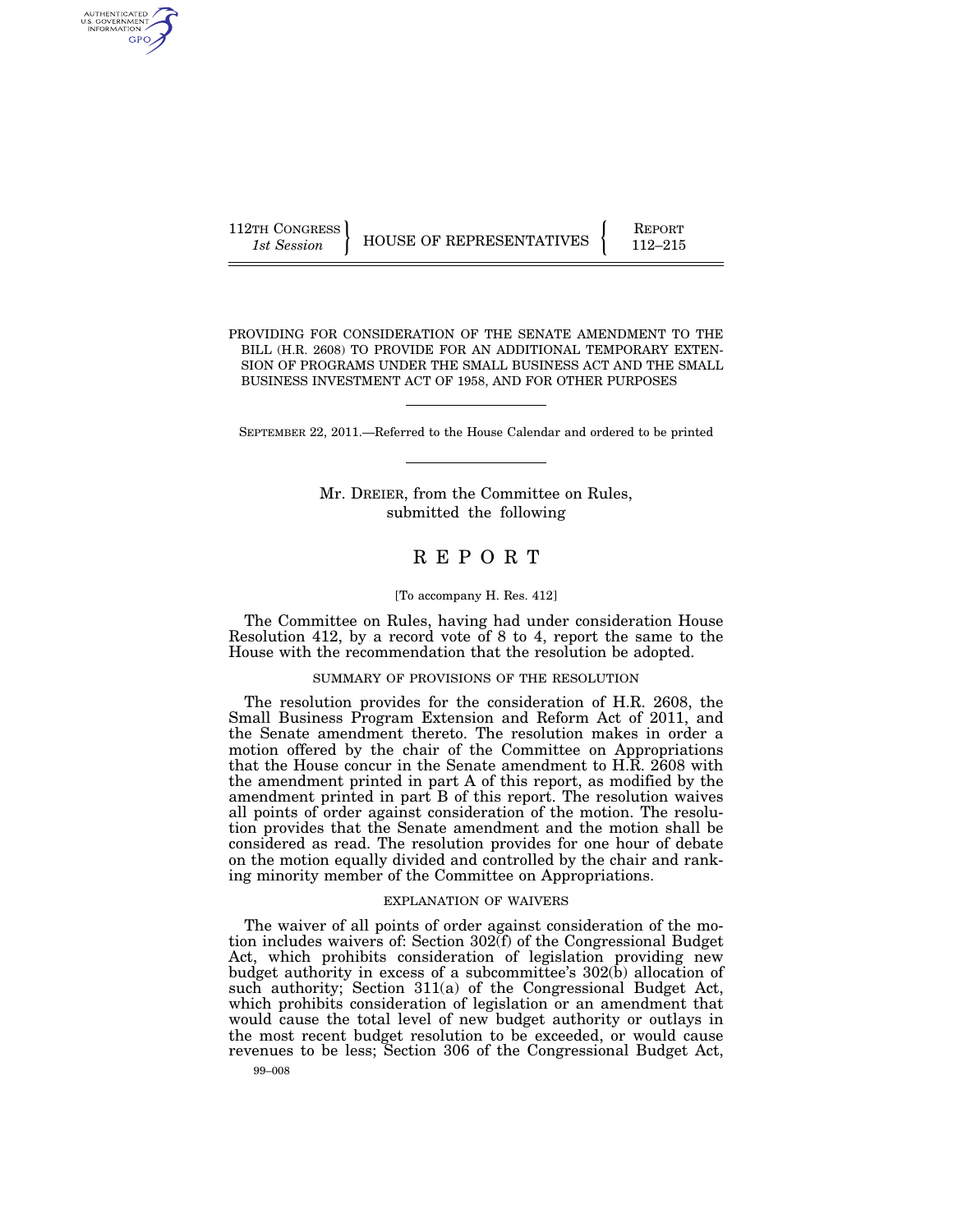which prohibits consideration of legislation within the Budget Committee's jurisdiction, unless reported by the Budget Committee; and clause 7 of rule XVI, prohibiting nongermane amendments.

### COMMITTEE VOTES

The results of each record vote on an amendment or motion to report, together with the names of those voting for and against, are printed below:

#### *Rules Committee record vote No. 131*

Motion by Mr. Sessions to report a rule providing for the disposition of the Senate amendment to H.R. 2608. Adopted: 8–4.

| <b>Maiority Members</b> | Vote | <b>Minority Members</b> | Vote |
|-------------------------|------|-------------------------|------|
|                         | Yea  |                         | Nav  |
|                         | Yea  |                         | Nay  |
|                         | Yea  |                         | Nay  |
|                         | Yea  |                         | Nay  |
|                         | Yea  |                         |      |
|                         | Yea  |                         |      |
|                         | Yea  |                         |      |
|                         | Yea  |                         |      |

#### SUMMARY OF AMENDMENT IN PART A

Rogers, Harold (KY): The amendment in the nature of a substitute is virtually identical to H.J. Res. 79 as introduced with the following modifications: the across-the-board reduction that ensures consistency with the total discretionary spending caps in the Budget Control Act of 2011 has been modified from 1.409% to 1.503%, due to a scoring change made after the introduction of H.J. Res. 79 (this modification was previously included in H. Rept. 112–207); clarifies that the across-the-board cut should be applied to the amounts provided for discretionary advance appropriations, rather than to the "rate for operations" for advance appropriations to ensure that the Office of Management and Budget apportions the advance appropriations consistent with program requirements; and, cross references to ''Act'' rather than ''joint resolution.''

#### SUMMARY OF AMENDMENT IN PART B

Rogers, Harold (KY): Adds, at the end of the House amendment, a modification to rescind \$100,000,000 in unobligated funds in the Department of Energy's ''Title 17-Innovative Technology Loan Guarantee Program''.

#### PART A—TEXT OF AMENDMENT

In lieu of the matter proposed to be inserted by the amendment of the Senate, insert the following:

That the following sums are hereby appropriated, out of any money in the Treasury not otherwise appropriated, and out of applicable corporate or other revenues, receipts, and funds, for the several departments, agencies, corporations, and other organizational units of Government for fiscal year 2012, and for other purposes, namely:

SEC. 101. (a) Such amounts as may be necessary, at a rate for operations as provided in the applicable appropriations Acts for fis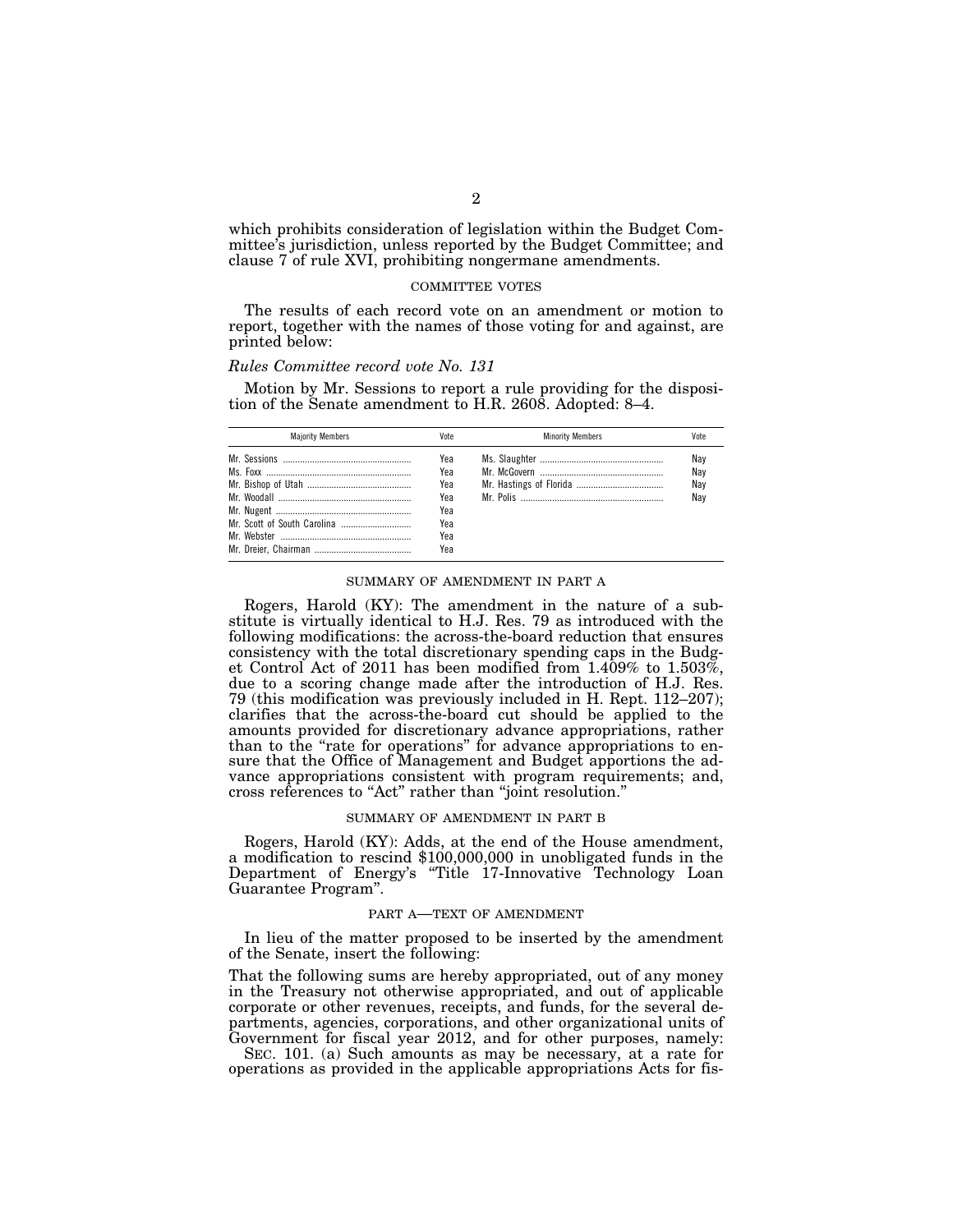cal year 2011 and under the authority and conditions provided in such Acts, for continuing projects or activities (including the costs of direct loans and loan guarantees) that are not otherwise specifically provided for in this Act, that were conducted in fiscal year 2011, and for which appropriations, funds, or other authority were made available in the following appropriations Acts:

(1) The Department of Defense Appropriations Act, 2011 (division A of Public Law 112–10).

(2) The Full-Year Continuing Appropriations Act, 2011 (division B of Public Law 112–10).

(b) The rate for operations provided by subsection (a) is hereby reduced by 1.503 percent.

SEC.  $102$ . (a) No appropriation or funds made available or authority granted pursuant to section 101 for the Department of Defense shall be used for (1) the new production of items not funded for production in fiscal year 2011 or prior years; (2) the increase in production rates above those sustained with fiscal year 2011 funds; or  $(3)$  the initiation, resumption, or continuation of any project, activity, operation, or organization (defined as any project, subproject, activity, budget activity, program element, and subprogram within a program element, and for any investment items defined as a P–1 line item in a budget activity within an appropriation account and an R–1 line item that includes a program element and subprogram element within an appropriation account) for which appropriations, funds, or other authority were not available during fiscal year 2011.

(b) No appropriation or funds made available or authority granted pursuant to section 101 for the Department of Defense shall be used to initiate multi-year procurements utilizing advance procurement funding for economic order quantity procurement unless specifically appropriated later.

SEC. 103. Appropriations made by section 101 shall be available to the extent and in the manner that would be provided by the pertinent appropriations Act.

SEC. 104. Except as otherwise provided in section 102, no appropriation or funds made available or authority granted pursuant to section 101 shall be used to initiate or resume any project or activity for which appropriations, funds, or other authority were not available during fiscal year 2011.

SEC. 105. Appropriations made and authority granted pursuant to this Act shall cover all obligations or expenditures incurred for any project or activity during the period for which funds or authority for such project or activity are available under this Act.

SEC. 106. Unless otherwise provided for in this Act or in the applicable appropriations Act for fiscal year 2012, appropriations and funds made available and authority granted pursuant to this Act shall be available until whichever of the following first occurs: (1) the enactment into law of an appropriation for any project or activity provided for in this Act; (2) the enactment into law of the applicable appropriations Act for fiscal year 2012 without any provision for such project or activity; or (3) November 18, 2011.

SEC. 107. Expenditures made pursuant to this Act shall be charged to the applicable appropriation, fund, or authorization whenever a bill in which such applicable appropriation, fund, or authorization is contained is enacted into law.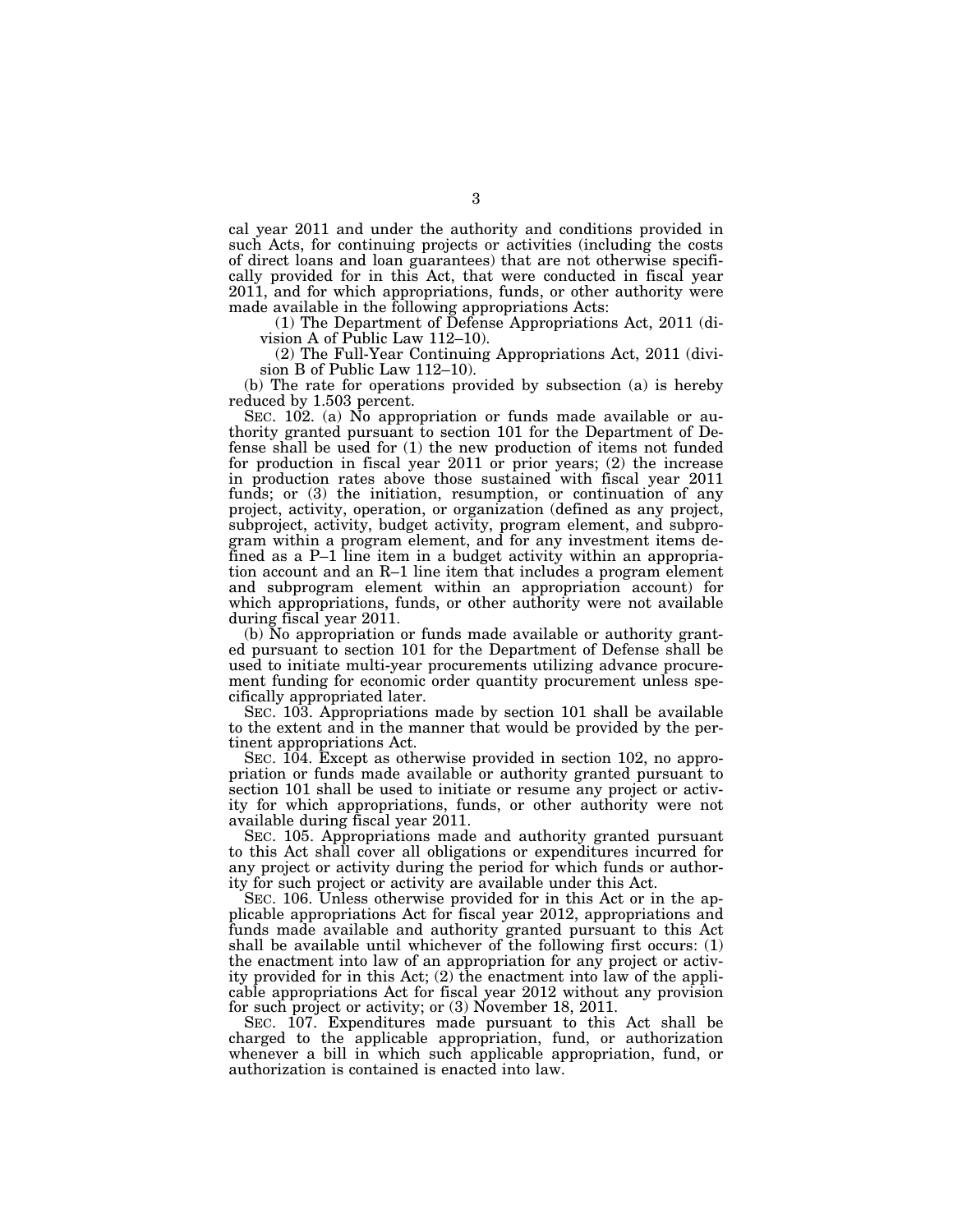SEC. 108. Appropriations made and funds made available by or authority granted pursuant to this Act may be used without regard to the time limitations for submission and approval of apportionments set forth in section 1513 of title 31, United States Code, but nothing in this Act may be construed to waive any other provision of law governing the apportionment of funds.

SEC. 109. Notwithstanding any other provision of this Act, except section 106, for those programs that would otherwise have high initial rates of operation or complete distribution of appropriations at the beginning of fiscal year 2012 because of distributions of funding to States, foreign countries, grantees, or others, such high initial rates of operation or complete distribution shall not be made, and no grants shall be awarded for such programs funded by this Act that would impinge on final funding prerogatives.

SEC. 110. This Act shall be implemented so that only the most limited funding action of that permitted in the Act shall be taken in order to provide for continuation of projects and activities.

SEC. 111. (a) For entitlements and other mandatory payments whose budget authority was provided in appropriations Acts for fiscal year 2011, and for activities under the Food and Nutrition Act of 2008, activities shall be continued at the rate to maintain program levels under current law, under the authority and conditions provided in the applicable appropriations Act for fiscal year 2011, to be continued through the date specified in section 106(3).

(b) Notwithstanding section 106, obligations for mandatory payments due on or about the first day of any month that begins after October 2011 but not later than 30 days after the date specified in section 106(3) may continue to be made, and funds shall be available for such payments.

SEC. 112. Amounts made available under section 101 for civilian personnel compensation and benefits in each department and agency may be apportioned up to the rate for operations necessary to avoid furloughs within such department or agency, consistent with the applicable appropriations Act for fiscal year 2011, except that such authority provided under this section shall not be used until after the department or agency has taken all necessary actions to reduce or defer non-personnel-related administrative expenses.

SEC. 113. Funds appropriated by this Act may be obligated and expended notwithstanding section 10 of Public Law 91–672 (22 U.S.C. 2412), section 15 of the State Department Basic Authorities Act of 1956 (22 U.S.C. 2680), section 313 of the Foreign Relations Authorization Act, Fiscal Years 1994 and 1995 (22 U.S.C. 6212), and section 504(a)(1) of the National Security Act of 1947 (50 U.S.C.  $414(a)(1)$ .

SEC. 114. (a) Except as provided in subsection (b), each amount incorporated by reference in this Act that was previously designated as being for contingency operations directly related to the global war on terrorism pursuant to section 3(c)(2) of H. Res. 5 (112th Congress) and as an emergency requirement pursuant to section 403(a) of S. Con. Res. 13 (111th Congress), the concurrent resolution on the budget for fiscal year 2010, is designated by the Congress for Overseas Contingency Operations/Global War on Terrorism pursuant to section  $25I(b)(2)(A)$  of the Balanced Budget and Emergency Deficit Control Act of 1985, except that such amount shall be available only if the President subsequently so designates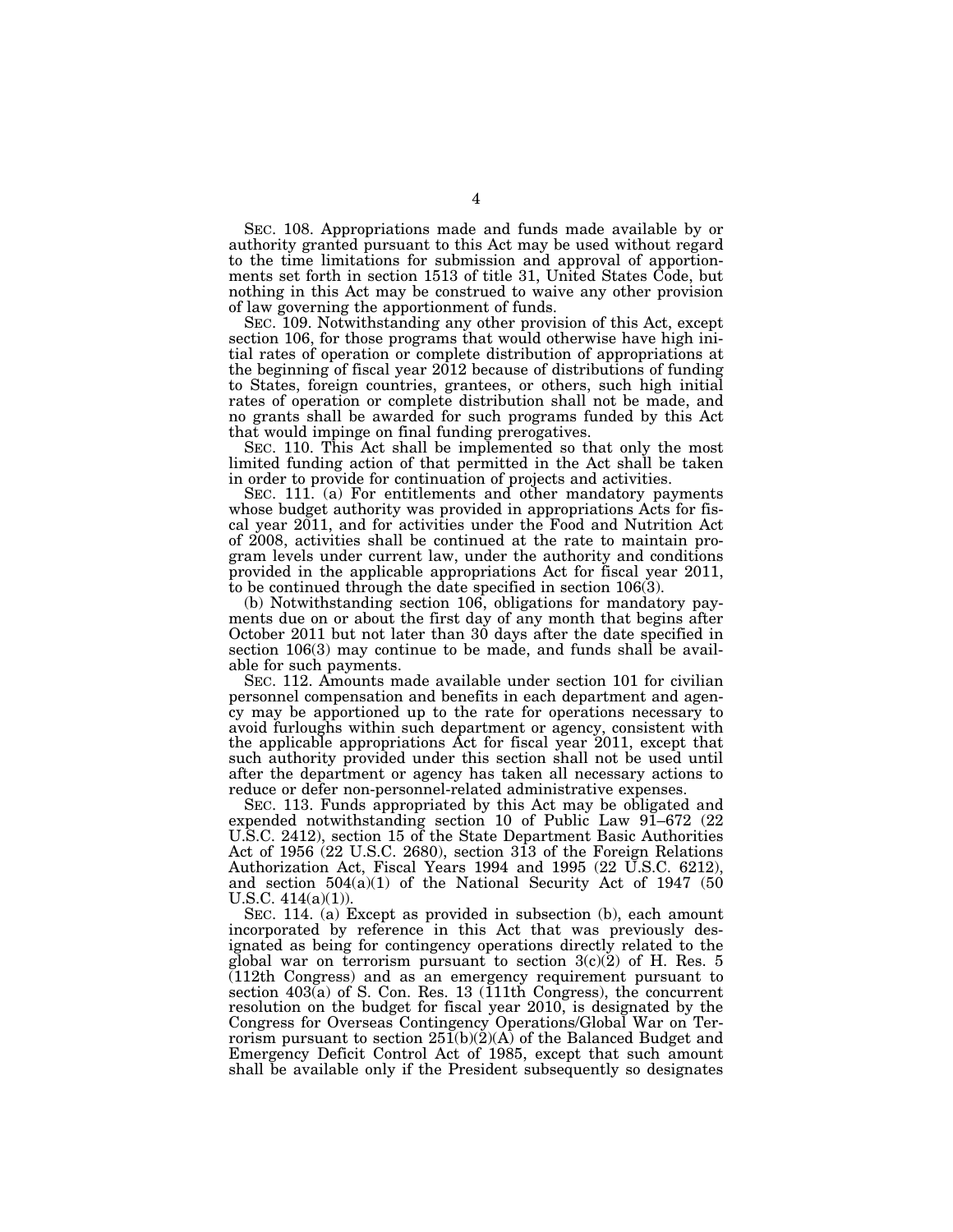such amount and transmits such designation to the Congress. Section 101(b) of this Act shall not apply to any amount so designated.

(b) Subsection (a) shall not apply to amounts for ''Department of Justice—Federal Bureau of Investigation—Salaries and Expenses''.

SEC. 115. During the period covered by this Act, discretionary amounts appropriated for fiscal year 2012 that were provided in advance by appropriations Acts shall be available in the amounts provided in such Acts, reduced by the percentage in section 101(b).

SEC. 116. Notwithstanding section 101, amounts made available by this Act for ''Department of Defense—Operation and Maintenance—Operation and Maintenance, Air Force'' may be used by the Secretary of Defense for operations and activities of the Office of Security Cooperation in Iraq and security assistance teams, including life support, transportation and personal security, and facilities renovation and construction: *Provided*, That the authority made by this section shall continue in effect through the date specified in section 106(3) of this Act: *Provided further*, That section 9014 of division A of Public Law 112–10 shall not apply to funds appropriated by this Act.

SEC. 117. Notwithstanding section 101, funds made available in title IX of division A of Public Law 112–10 for ''Overseas Contingency Operations'' shall be available at a rate for operations not to exceed the rate permitted by H.R. 2219 (112th Congress) as passed by the House of Representatives on July 8, 2011.

SEC. 118. The authority provided by section 127b of title 10, United States Code, shall continue in effect through the date specified in section 106(3) of this Act.

SEC. 119. The authority provided by section 1202 of the John Warner National Defense Authorization Act for Fiscal Year 2007 (Public Law 109–364; 120 Stat. 2412), as extended by section 1204(b) of the Duncan Hunter National Defense Authorization Act for Fiscal Year 2009 (Public Law 110–417; 122 Stat. 4623), shall continue in effect through the date specified in section 106(3) of this Act.

SEC. 120. Notwithstanding section 101, amounts are provided for ''Defense Nuclear Facilities Safety Board—Salaries and Expenses'' at a rate for operations of \$29,130,000.

SEC. 121. Notwithstanding any other provision of this Act, except section 106, the District of Columbia may expend local funds under the heading ''District of Columbia Funds'' for such programs and activities under title IV of H.R. 2434 (112th Congress), as reported by the Committee on Appropriations of the House of Representatives, at the rate set forth under ''District of Columbia Funds— Summary of Expenses'' as included in the Fiscal Year 2012 Budget Request Act of 2011 (D.C. Act 19–92), as modified as of the date of the enactment of this Act.

SEC. 122. Notwithstanding section 101, amounts are provided for the necessary expenses of the Recovery Accountability and Transparency Board, to carry out its functions under title XV of division A of the American Recovery and Reinvestment Act of 2009 (Public Law 111–5), at a rate for operations of \$28,350,000.

SEC. 123. (a) Section 9(m) of the Small Business Act (15 U.S.C.  $638(m)$  shall be applied by substituting the date specified in section  $106(3)$  of this Act for "September 30, 2011".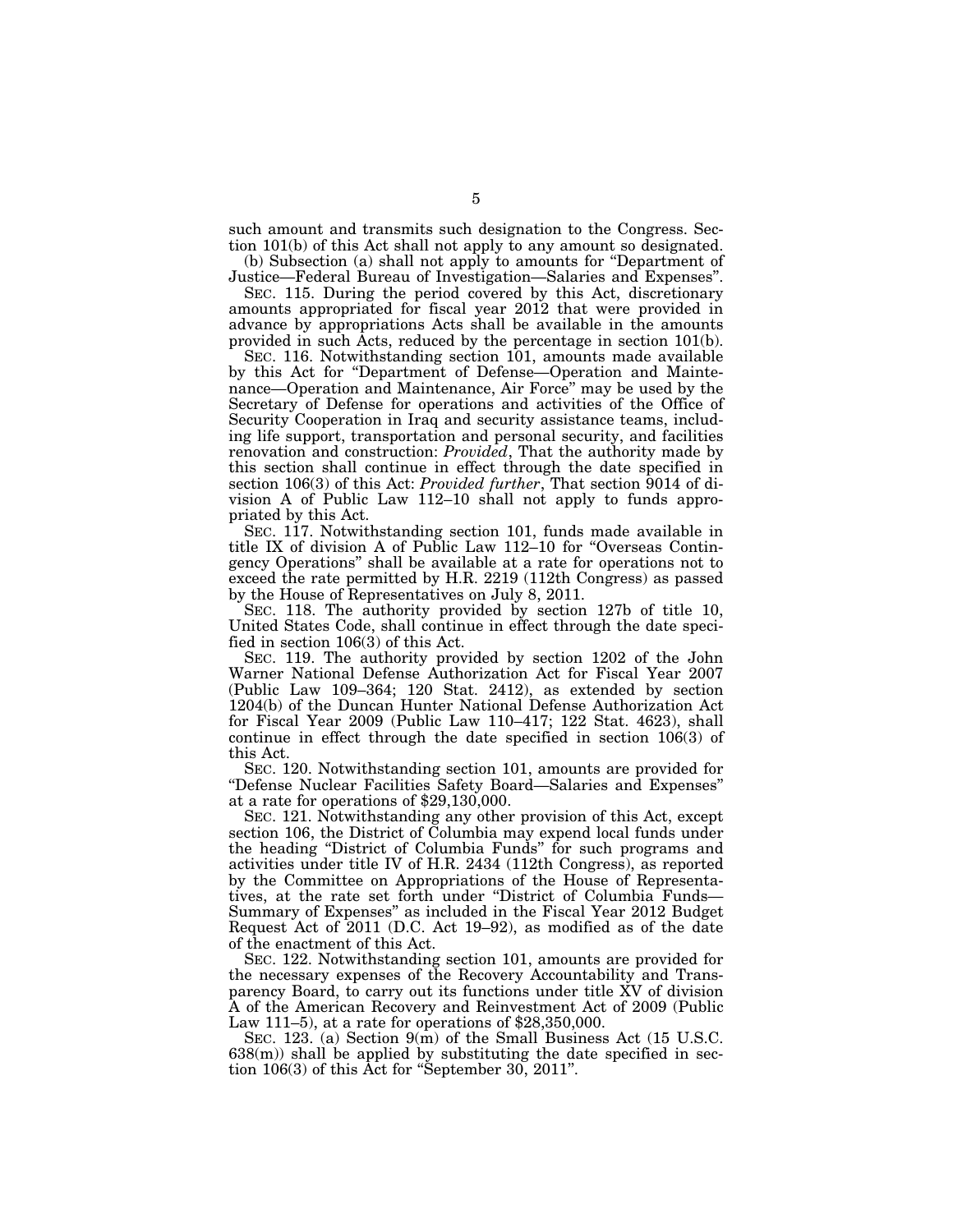(b) Notwithstanding section  $9(n)(1)(A)$  of the Small Business Act  $(15 \text{ U.S.C. } 638(n)(1)(\text{\AA}))$ , the Small Business Technology Transfer Program shall continue in effect through the date specified in section 106(3) of this Act.

(c) Notwithstanding section 9(y)(6) of the Small Business Act (15 U.S.C.  $638(y)(6)$ , the pilot program under section  $9(y)$  of such Act shall continue in effect through the date specified in section 106(3) of this Act.

SEC. 124. Section  $8909a(d)(3)(A)(v)$  of title 5, United States Code, is amended by striking ''September 30, 2011'' and inserting the date specified in section  $106(\overline{3})$  of this Act.

SEC. 125. Notwithstanding any other provision of this Act, effective on the date of the enactment of this Act, of the unobligated balances remaining available to the Department of Energy pursuant to section 129 of the Continuing Appropriations Resolution, 2009 (division A of Public Law 110–329), \$500,000,000 is rescinded, \$774,000,000 is hereby transferred to and merged with ''Department of Homeland Security—Federal Emergency Management Agency—Disaster Relief'', and \$226,000,000 is hereby transferred to and merged with ''Corps of Engineers-Civil—Flood Control and Coastal Emergencies'': *Provided*, That the amounts made available by this section for the Corps of Engineers-Civil shall be for emergency expenses for repair of damage caused by the storm and flood events occurring in 2011: *Provided further*, That the amounts transferred by this section shall remain available until expended: *Provided further*, That each amount transferred by this section is designated as an emergency pursuant to section  $3(c)(1)$  of H. Res. 5 (112th Congress) and as an emergency requirement pursuant to section 403(a) of S. Con. Res. 13 (111th Congress), the concurrent resolution on the budget for fiscal year 2010.

SEC. 126. (a) Notwithstanding section 101, amounts are provided for ''Department of Homeland Security—Federal Emergency Management Agency—Disaster Relief'' at a rate for operations of \$2,650,000,000: *Provided*, That the Secretary of Homeland Security shall provide a full accounting of disaster relief funding requirements for such account for fiscal year 2012 not later than 15 days after the date of the enactment of this Act, and for fiscal year 2013 in conjunction with the submission of the President's budget request for fiscal year 2013.

(b) The accounting described in subsection (a) for each fiscal year shall include estimates of the following amounts:

(1) The unobligated balance of funds in such account that has been (or will be) carried over to such fiscal year from prior fiscal years.

(2) The unobligated balance of funds in such account that will be carried over from such fiscal year to the subsequent fiscal year.

(3) The amount of the rolling average of non-catastrophic disasters, and the specific data used to calculate such rolling average, for such fiscal year.

(4) The amount that will be obligated each month for catastrophic events, delineated by event and State, and the total remaining funding that will be required after such fiscal year for each such catastrophic event for each State.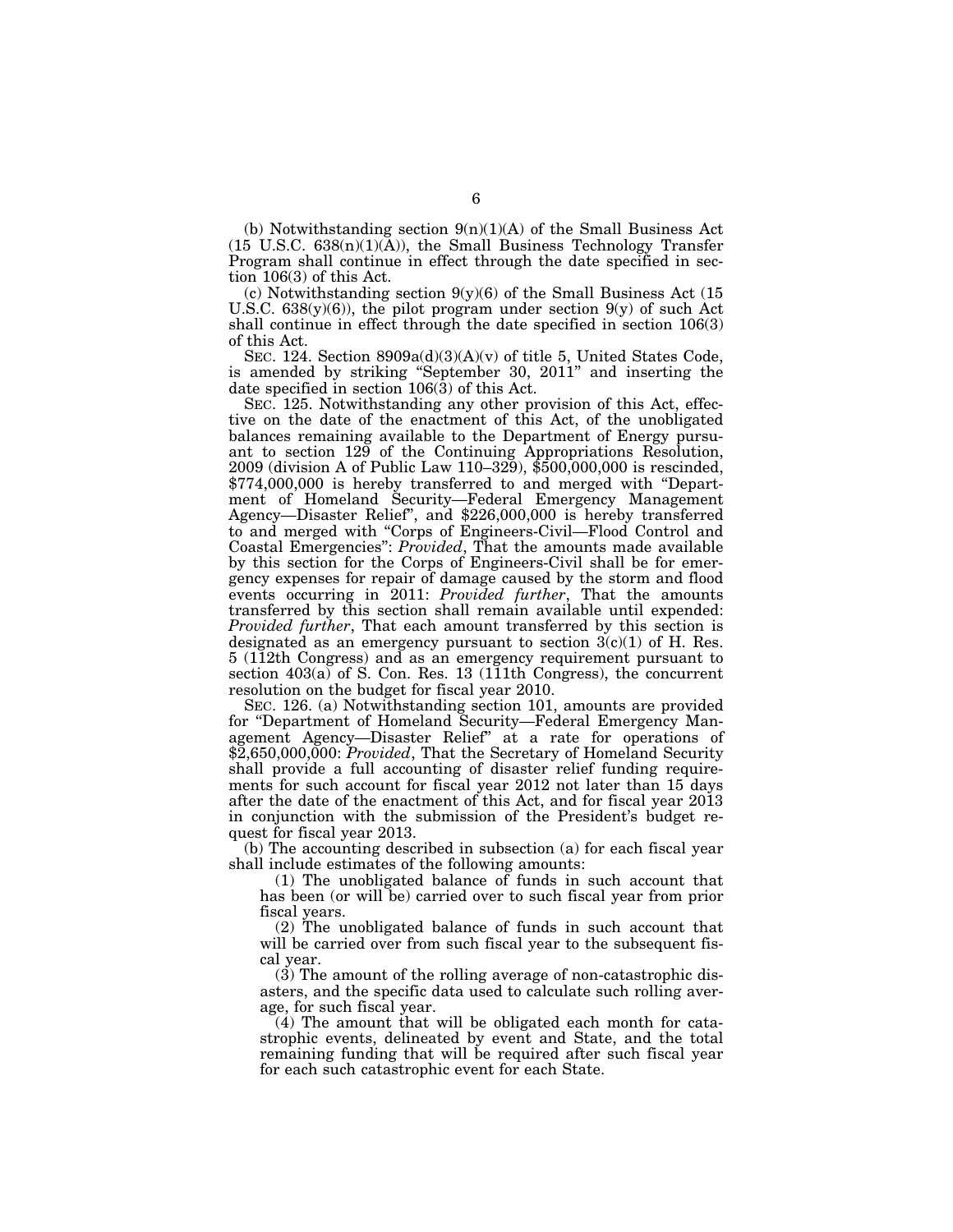(5) The amount of previously obligated funds that will be recovered each month of such fiscal year.

(6) The amount that will be required in such fiscal year for emergencies, as defined in section 102(1) of the Robert T. Stafford Disaster Relief and Emergency Assistance Act (42 U.S.C. 5122(1)).

(7) The amount that will be required in such fiscal year for major disasters, as defined in section 102(2) of the Robert T. Stafford Disaster Relief and Emergency Assistance Act (42 U.S.C. 5122(2)).

(8) The amount that will be required in such fiscal year for fire management assistance grants, as defined in section 420 of the Robert T. Stafford Disaster Relief and Emergency Assistance Act (42 U.S.C. 5187).

SEC. 127. Any funds made available pursuant to section 101 for the Department of Homeland Security may be obligated at a rate for operations necessary to sustain essential security activities, such as: staffing levels of operational personnel; immigration enforcement and removal functions, including sustaining not less than necessary detention bed capacity; and United States Secret Service protective activities, including protective activities necessary to secure National Special Security Events. The Secretary of Homeland Security shall notify the Committees on Appropriations of the House of Representatives and the Senate on each use of the authority provided in this section.

SEC. 128. The authority provided by section 532 of Public Law 109–295 shall continue in effect through the date specified in section 106(3) of this Act.

SEC. 129. The authority provided by section 831 of the Homeland Security Act of 2002 (6 U.S.C. 391) shall continue in effect through the date specified in section 106(3) of this Act.

SEC. 130. Section 550(b) of the Department of Homeland Security Appropriations Act, 2007 (6 U.S.C. 121 note) shall be applied by substituting the date specified in section  $106(3)$  of this Act for "October 4,  $2011$ ".

SEC. 131. Sections 1309(a) and 1319 of the National Flood Insurance Act of 1968 (42 U.S.C. 4016(a) and 4026) shall be applied by substituting the date specified in section 106(3) of this Act for "September 30, 2011''.

SEC. 132. Section 330 of the Department of the Interior and Related Agencies Appropriations Act, 2001 (42 U.S.C. 1701 note), concerning Service First authorities, shall continue in effect through the date specified in section 106(3) of this Act.

SEC. 133. Notwithstanding section 101, section 1807 of Public Law 112–10 shall be applied by substituting ''\$374,743,000'' for ''\$363,843,000'' and ''\$10,900,000'' for ''\$3,000,000''.

SEC. 134. The second proviso of section  $1801(a)(3)$  of Public Law 112–10 is amended by striking ''appropriation under this subparagraph'' and inserting ''appropriations made available by this Act''.

SEC. 135. Notwithstanding section 101, amounts are provided for ''Federal Mine Safety and Health Review Commission—Salaries and Expenses'' at a rate for operations of \$14,510,000.

SEC. 136. Sections  $399AA(e)$ ,  $399BB(g)$ , and  $399CC(f)$  of the Public Health Service Act (42 U.S.C. 280i(e), 280i–1(g), 280i–2(f)) shall